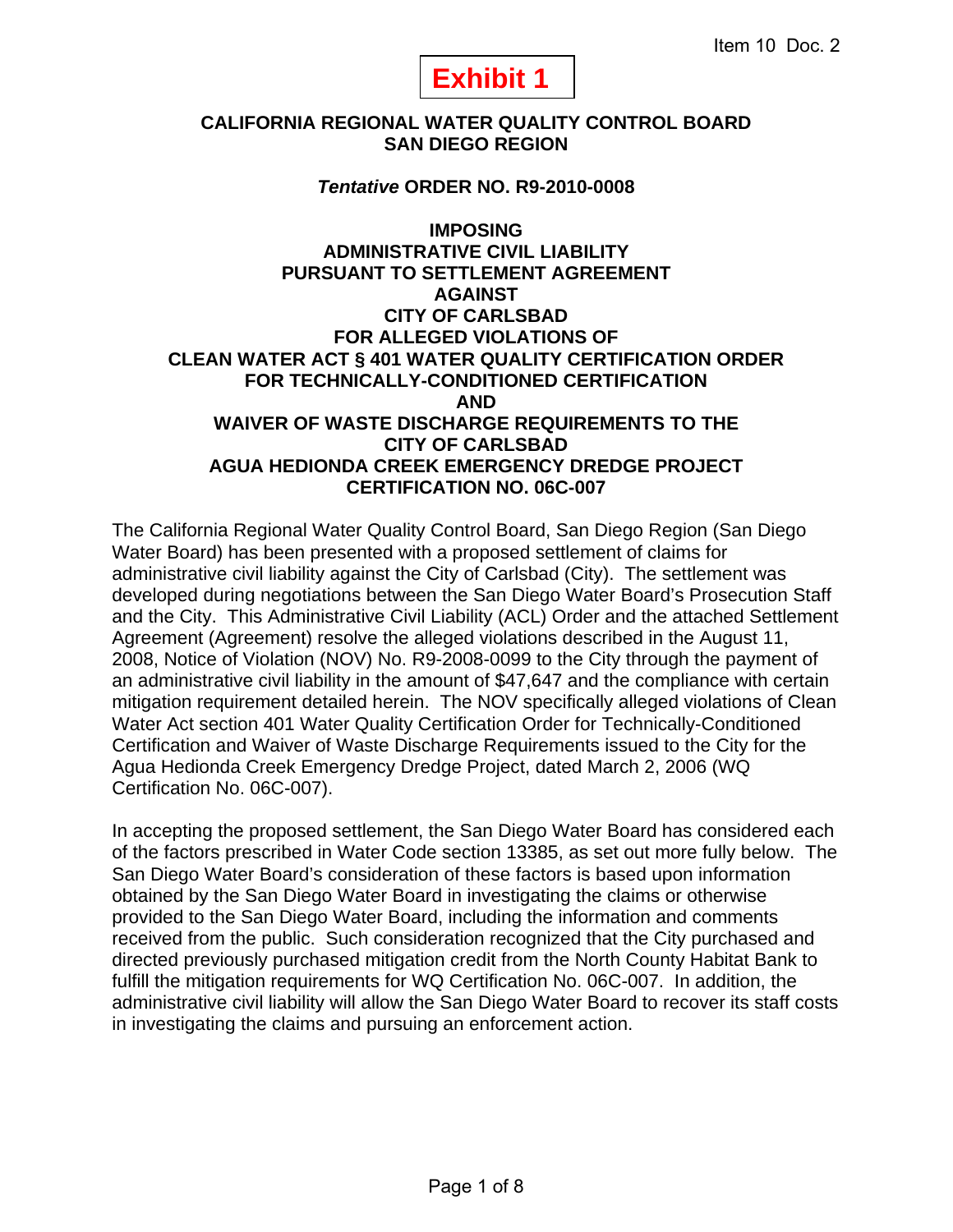A Notice of Proposed Settlement has been published in the San Diego Union-Tribune, a paper of general circulation in the San Diego area, notifying the public of the review period and soliciting public comments on the terms of the settlement. The proposed settlement supports the assessment of the administrative civil liability in the amount of \$47,647 and the implementation of the specified mitigation requirements for the full and final resolution of each of the claims and alleged violations set forth herein, and is in the public interest.

# **HAVING PROVIDED PUBLIC NOTICE OF THE PROPOSED SETTLEMENT FOR PUBLIC COMMENT, THE SAN DIEGO WATER BOARD FINDS:**

1. Alleged Violations of San Diego Water Board issued WQ Certification No. 06C-007 for Failure to Complete Mitigation Requirements

The following represents a summary of the facts and alleged violations as they appear in the files of the San Diego Water Board.

The City failed to construct and complete mitigation for all impacts that occurred during its project as required by WQ Certification No. 06C-007 for 814 days (October 1, 2007, to December 23, 2009). Specifically, the City failed to do the following:

- a. Create wetlands within the Carlsbad Hydrologic Unit at a 2:1 ratio for permanent project impacts (WQ Certification Condition C.1) (The project permanently impacted 0.5 acres. Therefore, the City was required to create 1.0 acre of wetlands.);
- b. Enhance or restore wetlands within the Carlsbad Hydrologic Unit at a 1:1 ratio for permanent project impacts (WQ Certification Condition C.1) (The City was required to enhance or restore 0.5 acres.); and
- c. Enhance waters of the U.S./State within the Carlsbad Hydrologic Unit at a 1:1 ratio for temporary project impacts (WQ Certification Condition C.2) (The project's actual temporarily impacts were 3.06 acres. Therefore, the City was required to enhance 3.06 acres.).

In response to the August 11, 2008, NOV, the City notified the San Diego Water Board that on August 16, 2007, it purchased "0.96 credit of Created/Restored wetland/riparian mitigation from the North County Habitat Bank" (NCHB) located east of Interstate 5 along the south side of Palomar Airport Road. The NCHB site is within the Carlsbad Hydrologic Unit. Furthermore, the City stated that it believed that the outstanding Project mitigation requirements would be addressed in a yet-to-be-issued San Diego Water Board Water Quality Certification for a future comprehensive dredge project by the City on Agua Hedionda Creek.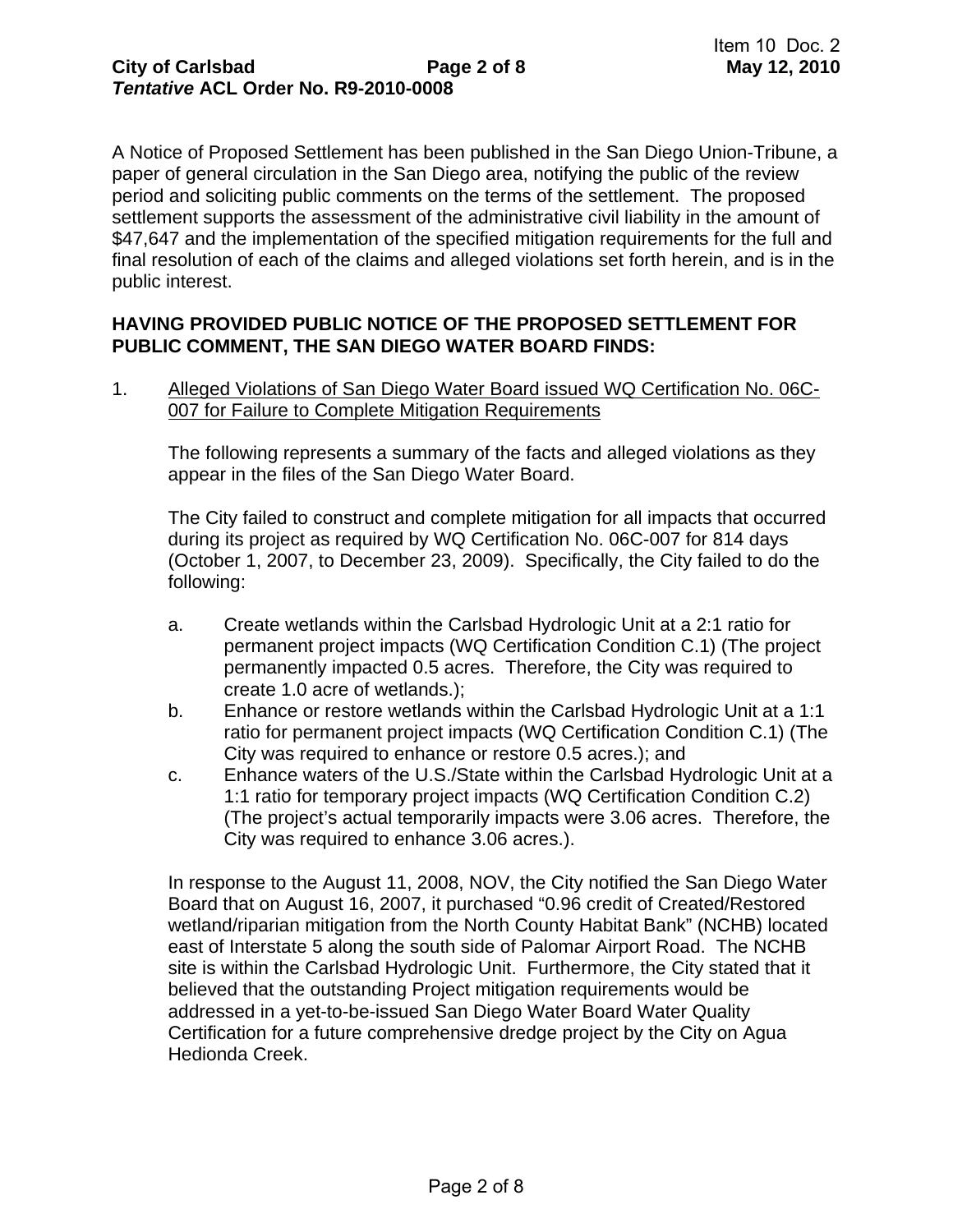Upon further investigation by the San Diego Water Board, it was determined that 0.96 "credit" in this instance equated to 0.48 acres of created wetlands from NCHB. Accordingly, the Prosecution Team recognized the purchase of the 0.48 acres towards compliance with the 1.0 acre creation requirement.

After the Prosecution Team agreed to recommend the settlement terms contained in the Agreement, the City directed NCHB to credit the Project with 0.02 acres of creation credit from an August 16, 2007, City purchase for a total of 0.5 acres of creation credit. Although 0.5 acres of creation credit is only half of the amount required under Condition C.1 (based upon the adjusted permanent impacts of 0.5 acres), the City bought fully functional (i.e., meeting success criteria) wetland acreage from the NCHB and not newly-created wetland acreage that had not yet fulfilled success criteria.

Accordingly, the Agreement proposes accepting 0.5 acres of creation credit at NCHB to satisfy WQ Certification No. 06C-007 original mitigation requirement that 1 acre of wetlands be created within the Carlsbad Hydrologic Unit. Furthermore, the City purchased an additional 3.56 acres of enhancement credits from the NCHB on or about December 30, 2009, with the intent of satisfying the remaining mitigation requirements.

#### 2. Administrative Civil Liability Authority

The San Diego Water Board may impose civil liability pursuant to Water Code section 13385(a) [emphasis added]:

Any person who violates any of the following shall be liable civilly in accordance with this section:

- (1) Section 13375 or 13376.
- (2) Any waste discharge requirements or dredged or fill material permit issued pursuant to this chapter or any *water quality certification* issued pursuant to Section 13160.
- (3) Any requirements established pursuant to Section 13383.
- (4) Any order or prohibition issued pursuant to Section 13243 or Article 1 (commencing with Section 13300) of Chapter 5, if the activity subject to the order or prohibition is subject to regulation under this chapter.
- (5) Any requirements of Section 301, 302, 306, 307, 308, 318, 401, or 405 of the Clean Water Act, as amended.
- (6) Any requirement imposed in a pretreatment program approved pursuant to waste discharge requirements issued under Section 13377 or approved pursuant to a permit issued by the administrator.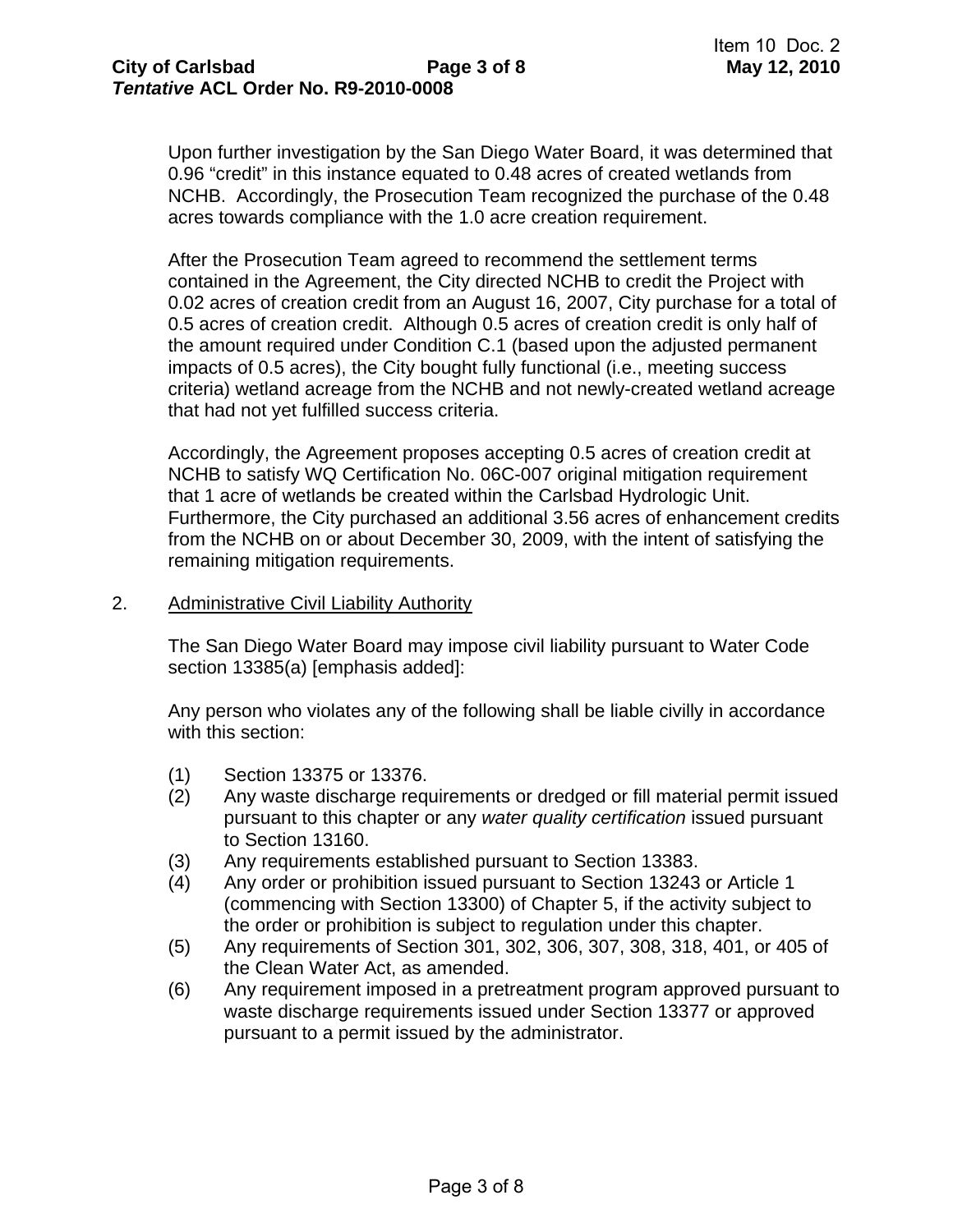Furthermore, Water Code section 13385(c) provides that:

Civil liability may be imposed administratively by the state board or regional board pursuant to Article 2.5 (commencing with Section 13323) of Chapter 5 in an amount not to exceed the sum of both of the following:

- (1) Ten thousand dollars (\$10,000) for each day in which the violation occurs.
- (2) Where there is a discharge, any portion of which is not susceptible to cleanup or is not cleaned up, and the volume discharged but not cleaned up exceeds 1,000 gallons, an additional liability not to exceed ten dollars (\$10) multiplied by the number of gallons by which the volume discharge but not cleaned up exceeds 1,000 gallons.

The San Diego Water Board alleges that the City violated WQ Certification No. 06C-007 Condition C.9 by failing to complete the mitigation requirements by September 30, 2007. Therefore the San Diego Water Board is authorized to impose civil liability pursuant to Water Code section 13385(a)(2).

#### 3. Maximum Civil Liability Amount

Pursuant to Water Code section 13385 the maximum civil liability that the San Diego Water Board may assess for this matter is ten thousand dollars (\$10,000) per day of violation. Section 13385(e) requires that when pursuing liability under Water Code section 13385 "At a minimum, liability shall be assessed at a level that recovers the economic benefits, if any, derived from the acts that constitute the violation."

The City allegedly failed to mitigate the Project impacts from October 1, 2007, through December 23, 2009, a total of 814 days. Therefore the maximum liability that the San Diego Water Board could assess is \$8.14 million.

#### 4. Factors Affecting the Amount of Civil Liability

Water Code section 13385(e) requires the San Diego Water Board to consider several factors when determining the amount of civil liability to impose. These factors include: "…the nature, circumstances, extent, and gravity of the violation or violations, whether the discharge is susceptible to cleanup or abatement, the degree of toxicity of the discharge, and, with respect to the violator, the ability to pay, the effect on its ability to continue its business, any voluntary cleanup efforts undertaken, any prior history of violations, the degree of culpability, economic benefit or savings, if any, resulting from the violation, and other matters that justice may require." The San Diego Water Board has considered these factors in determining the amount of administrative civil liability imposed under this ACL Order.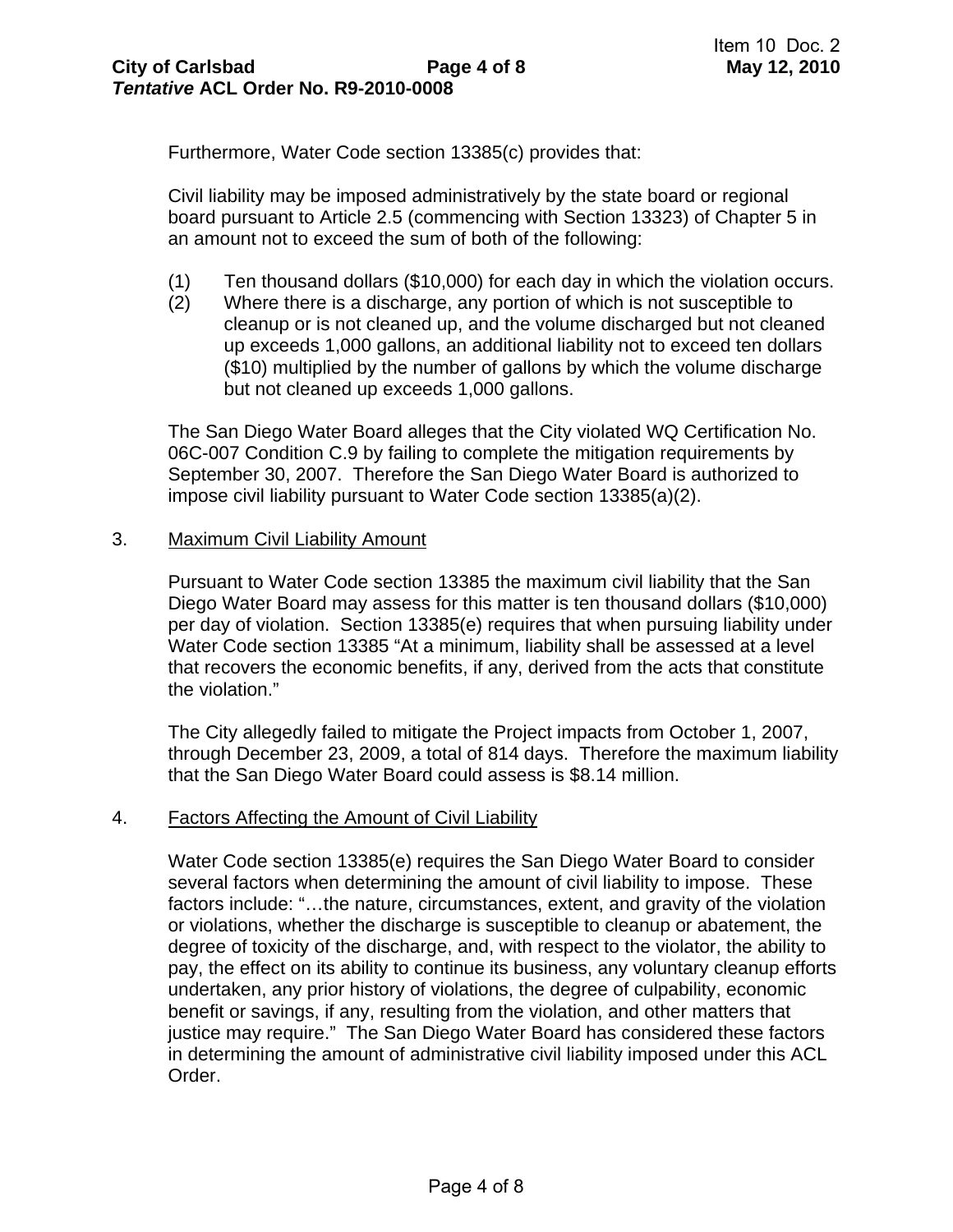# **a. The Nature, Circumstances, Extent, and Gravity of the Alleged Violations**

The loss of wetlands is of a grave concern to the San Diego Water Board. It is estimated that California has lost as much as 91 percent of its original wetlands. Wetlands are valuable because they improve water quality, recharge water supplies, reduce the risk of flooding, and provide fish and wildlife habitat. Therefore, the San Diego Water Board requires creation of wetlands when projects destroy them. The City's failure to timely comply with the mitigation requirements of WQ Certification No. 06C-007 resulted in the temporary loss of valuable and much needed wetlands.

#### WQ Certification No. 06C-007

On March 2, 2006, the Executive Officer issued WQ Certification No. 06C-007 to the City for the Agua Hedionda Creek Emergency Dredge Project (Project). The Project removed approximately 15,000 cubic yards of accumulated sediment by backhoe and excavator from Agua Hedionda Creek and Calavera Creek to protect 210 residential units from potential flooding during a 100-year storm event. The City reported that it initiated the dredging project on March 6, 2006, and completed the project on March 25, 2006. The Certification was issued to address the anticipated environmental impacts to wetlands by requiring the City to mitigate for 0.8 acres of permanent and 4.2 acres of temporary impacts of the Project by September 30, 2007.

Condition C.1. of WQ Certification No. 06C-007 requires the City to mitigate the permanent impacts to vegetated waters of the U.S. by creating wetlands at a 2:1 ratio, and enhancement or restoration on a 1:1 ratio within the Carlsbad Hydrologic Unit.

Condition C.2. of WQ Certification No. 06C-007 requires the City to mitigate the temporary impacts to vegetated waters of the U.S. by enhancing at a 1:1 ratio of waters of the U.S./State within the Carlsbad Hydrologic Unit.

Condition C.9. of WQ Certification No. 06C-007 requires the City to complete mitigation for all impacts no later than September 30, 2007. On July 2, 2008, the San Diego Water Board inspected the proposed mitigation site at Lake Calavera within the City of Carlsbad and noted that no mitigation work had been conducted nor completed. A follow-up inspection on September 25, 2008, confirmed that no mitigation work has been conducted at Lake Calavera.

On November 17, 2008, over a year after WQ Certification No. 06C-007 required mitigation to be completed, the City reported that the actual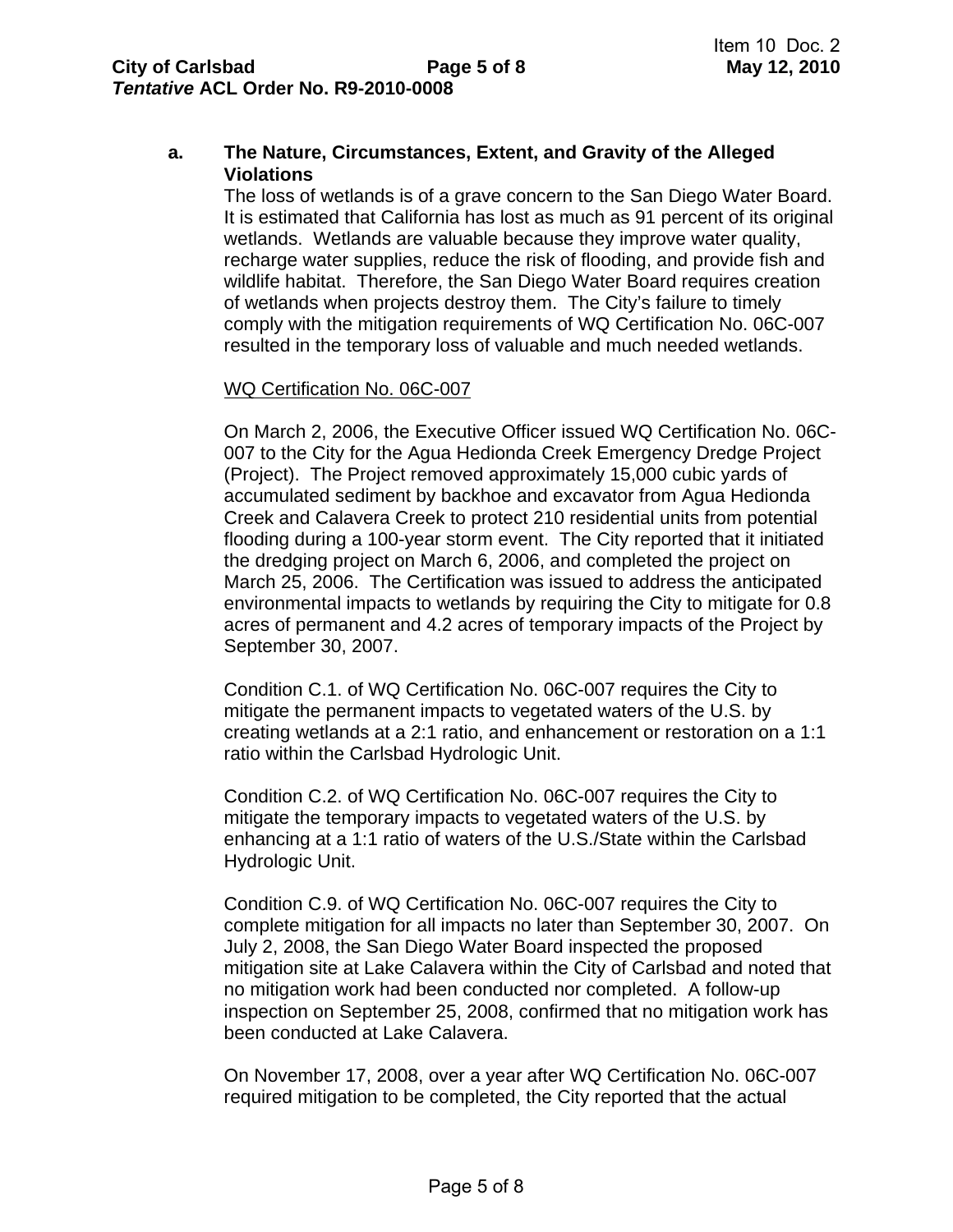measured permanent impacts to wetlands in Agua Hedionda Creek due to the Project were 0.5 acres and temporary impacts to the jurisdictional streambed were 3.06 acres. Applying the adjusted after-project impact measurements to WQ Certification No. 06C-007, the City was required to complete the following mitigation by September 30, 2007:

- (1) Create1.0 acre of wetlands (2:1) within the Carlsbad Hydrologic Unit and enhance or restore 0.5 acres of wetlands (1:1) within the Carlsbad Hydrologic Unit to address the permanent impacts; and
- (2) Enhance 3.06 acres of waters of the U.S./State (1:1) within the Carlsbad Hydrologic Unit to address the temporary impacts.

#### Notice of Violation of WQ Certification No. 06C-007

On August 11, 2008, the San Diego Water Board issued Notice of Violation No. R9-2008-0099 to the City for failing to construct and complete mitigation by September 30, 2007, in violation of WQ Certification No. 06C-007.

# **b. Whether Discharge is Susceptible to Cleanup or Abatement and Degree of Toxicity**

These factors do not apply to the alleged violation.

#### **c. Ability to Pay and Ability to Continue its Business**

According to the City Finance Department, the City's Operating Budget for Fiscal Year 2009-10 totals \$191.1 million, with revenues for the year estimated at \$194.6 million. The City's revenues are projected to exceed budgeted expenses by \$3.5 million. Therefore, it appears that the City can pay the recommended civil liability for the alleged violations and continue to operate.

# **d. Any Voluntary Cleanup Efforts Undertaken by the City**

This factor does not apply to the alleged violation.

#### **e. Prior History of Violations**

In 2006 the San Diego Water Board imposed an administrative civil liability (ACL Order No. R9-2006-0009) in the amount of \$23,900 against the City for violations of the statewide general construction storm water permit (Order 99-08-DWQ). The San Diego Water Board has also issued enforcement actions, including ACLs, against the City's Municipal Water District for violations associated with discharges of wastewater.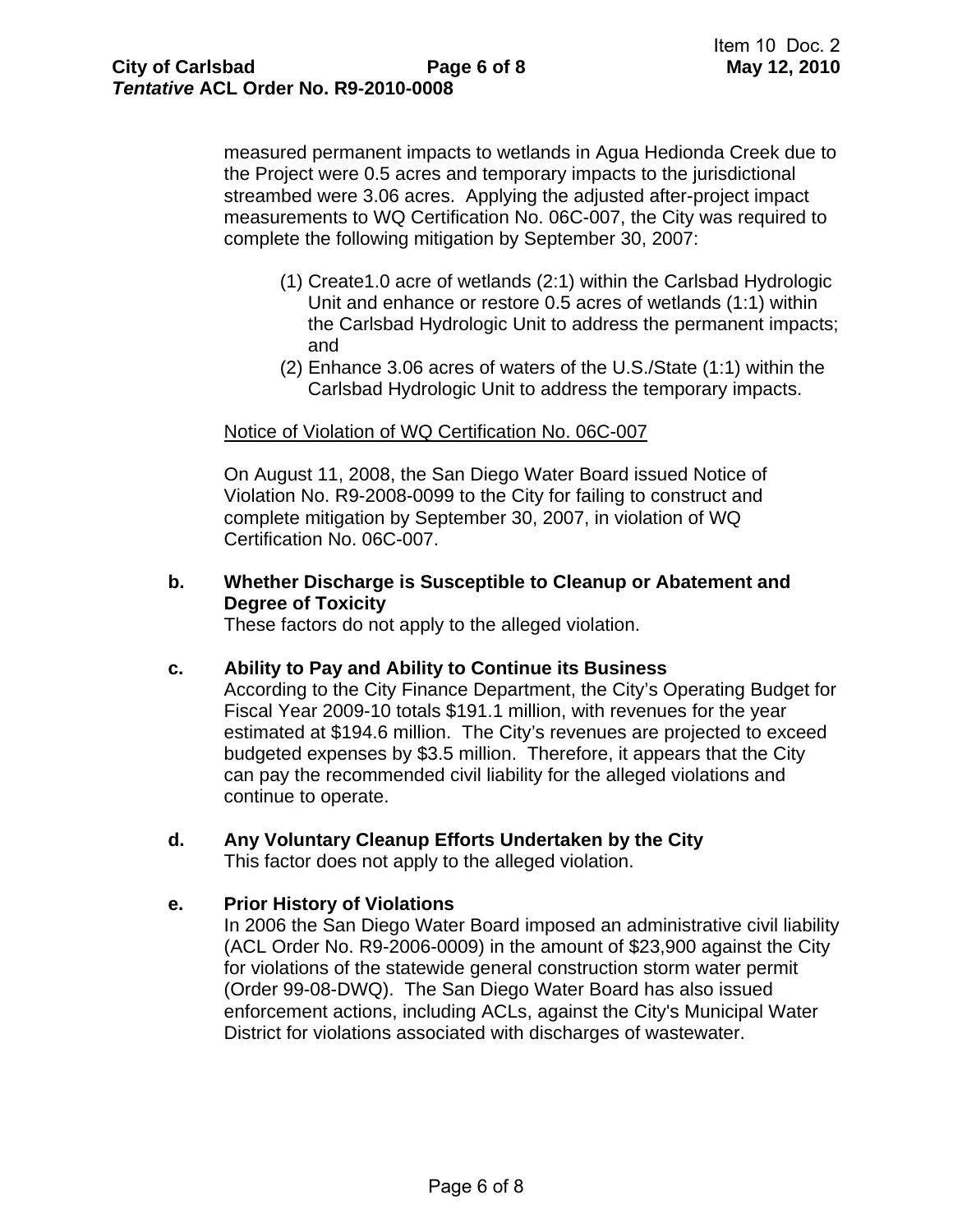# **f. Degree of Culpability**

The City has a moderate degree of culpability. The City applied for the Certification; did not contest the mitigation requirements; and completed the project that incurred environmental impacts. Then, the City made an attempt to partially satisfy some of the mitigation requirements prior to the September 2007 deadline for completion of mitigation. The City's degree of culpability was lessened due to miscommunication between the City and San Diego Water Board staff. The City made efforts to communicate desired mitigation changes to the San Diego Water Board and mistakenly interpreted a lack of written response from the San Diego Water Board as tacit approval for the changes. However, the communication from the City was at times conflicting and/or indirect.

**g. Economic Benefit or Savings Resulting From the Alleged Violations**  The San Diego Water Board is required to recover economic benefit as a minimum liability pursuant to Water Code section 13385(e). Furthermore, the State Board Water Quality Enforcement Policy provides that assessment of liability should at a minimum take away whatever economic savings a violator gains as a result of the violations.

The City gained an economic benefit from the delay in mitigating the environmental impacts from the Project. Prosecution staff estimates that the City could have enhanced City property for \$75,000 per acre. Thus the City enjoyed an economic benefit of approximately \$32,897 by delaying the enhancement. This estimate was calculated using the U.S. EPA BEN model.

# **h. Other Matters as Justice May Require**

Estimated staff costs for investigation, enforcement, enforcement follow up, and preparation of this ACL Order are \$14,750.

The City did timely comply with some of the mitigation requirements. The City intended to satisfy requirements for habitat creation to offset permanent impacts by purchasing a sufficient amount of creation credits from the NCHB prior to the September 30, 2007. The insufficiency of the creation acreage actually purchased was due to NCHB's accounting practices and not intentional negligence by the City. Furthermore, as discussed in more detail above in finding 1, the City has acted quickly to satisfy the mitigation requirement of the Agreement by directing NCHB to credit the Project and purchasing additional acres of enhancement credits from the NCHB with the intent of satisfying the remaining mitigation requirements.